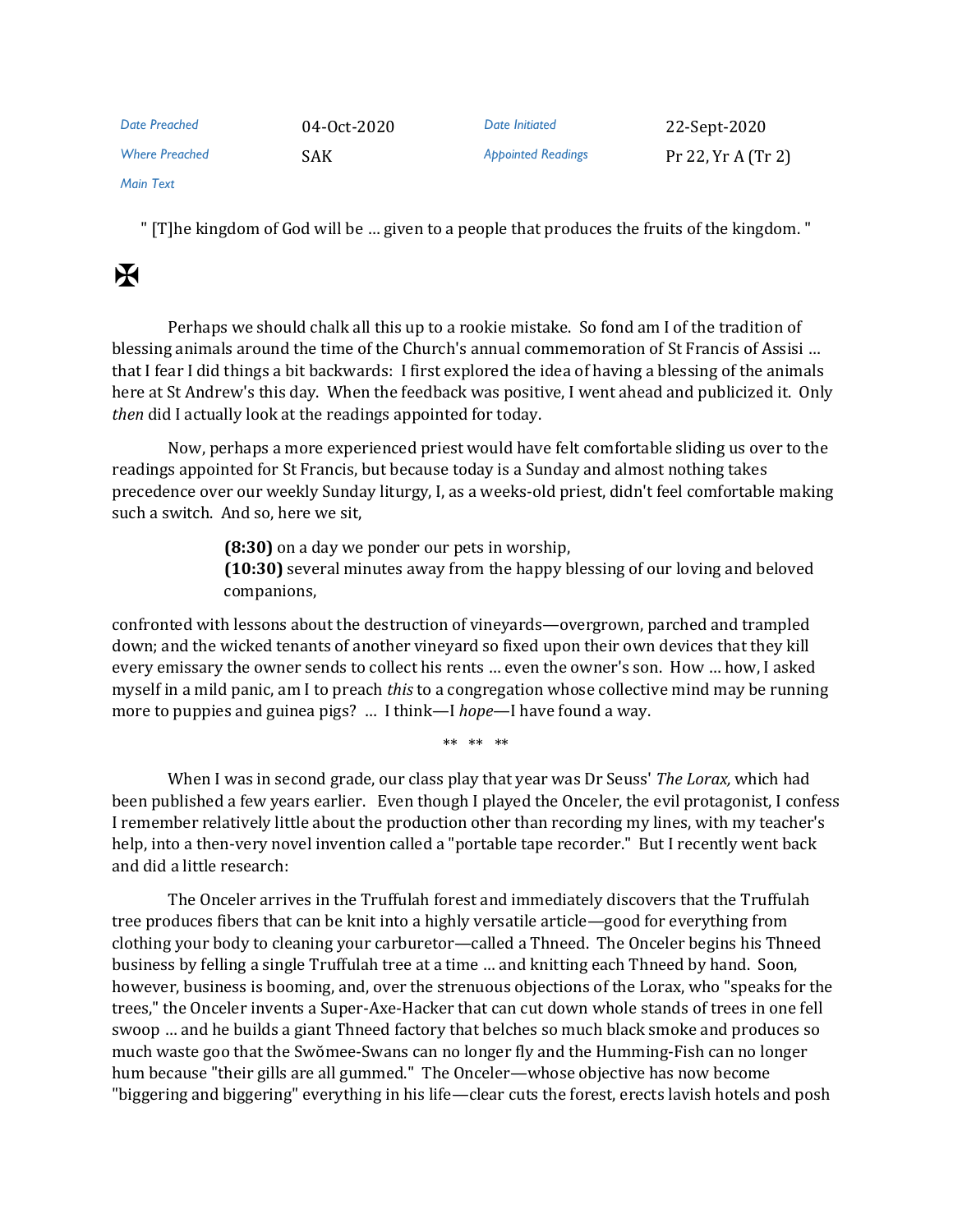homes on the land and is raking in millions until … until the last Truffulah tree falls, and no more Thneeds can be made, whatever the need. Soon, he is left all alone, in a scowly, sooty, smelly wasteland unfit for any life that's worth living.

\*\* \*\* \*\*

*The Lorax* is an allegorical tale about human stewardship of the environment … and our readings today are unequivocally *not* about the environment—at least not God's *physical* creation. Isaiah and St Matthew use images of creation … of our interaction with the natural life that surrounds us … in order to make larger, more abstract theological points—points we can, perhaps, explore the *next* time these readings appear in our lectionary. Today, however, I would, of all things, like to place Dr Seuss in conversation with Isaiah and Matthew. With apologies to every literature teacher I've ever had, I'd like to suggest that, for once, it may benefit us to look at the *surface* level of their texts: to take the images of nature these writers use to teach repentance of sin and faithfulness and the ongoing-ness of God's revelation … and to understand them almost literally … as cautionary tales, similar to Dr Seuss', about stewardship of creation that is too careless … or too harsh.

The vineyard—the Promised Land of Israel—that God prepared and placed in the hands of the People of God has come to produce inedible fruit because, the prophet Isaiah tells them, they did not attentively cultivate it. Rather than working the land to make it more fruitful and expanding its arable acreage to accommodate more farmers, they overlooked the fields and fell to squabbling so viciously about who owned which portion of the vineyard that they didn't notice its going to seed and becoming worthless … much like the Onceler, who he can't see that he's rapidly destroying the very source of his own wealth.

In Matthew, Jesus speaks of a different—and yet, also the same—vineyard. This time, however, the issue is hardly inattentiveness: These tenants are hell-bent on wringing every last cent out of the land that they can. What they don't seem to appreciate is that they are merely tenants, and not owners. The work they do is both made possible by and for the benefit of someone other than themselves. No one questions their entitlement to a fair profit on their labor, but they literally commit murder in an attempt to seize ownership of land they merely hold in trust for its true owner. Likewise, the Onceler: Not content with the good income and pleasant life that come with hand knitting his Thneeds, he builds a Thneed *empire* … and in so doing, banishes all the animals who have called the Truffulah forest home since time immemorial.

\*\* \*\* \*\*

Our readings today—at least on their surface—teach us about the hand-in-hand issues of gratitude and reciprocity … or, to state it in the negative, of *in*gratitude and dominion. We live surrounded—quite literally surrounded—by countless physical expressions of God's love and generosity toward us as God's creatures, and our right response to those expressions is gratitude. Not an empty or fleeting gratitude of the lips, but a sweaty, dirty-kneed, sore-muscled gratitude of cultivation: of dressing, pruning, harvesting, pressing and planting again, in order to multiply and share the value of God's gifts with all, including future generations. But, at the same time, our right response to God's love and generosity also exercises restraint: Because we sit, seemingly, atop the food-chain or evolutionary cycle, beneath the gaze of a God Who is invisible, we must beware our tendency to think, like the wicked tenants, that we *own* all we see and can dispose of it any way we desire. Dominion is the province of God alone. *Our* calling is to prosper God's vineyard in